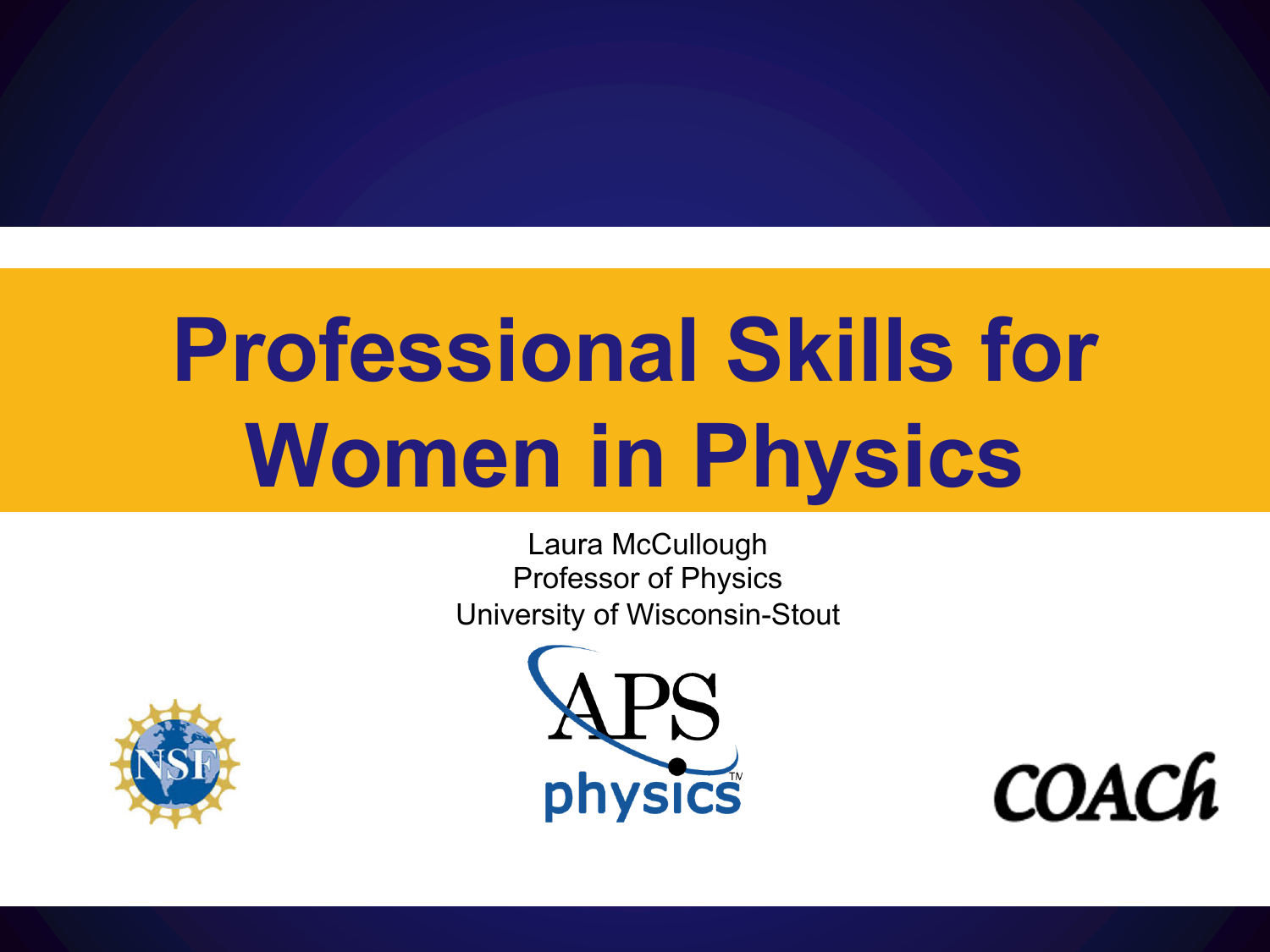#### **Who is here today?**

•**Say hi, introduce yourself and tell us something you are good at**

*I'm Laura and I solve jigsaw puzzles faster than anyone else I know.*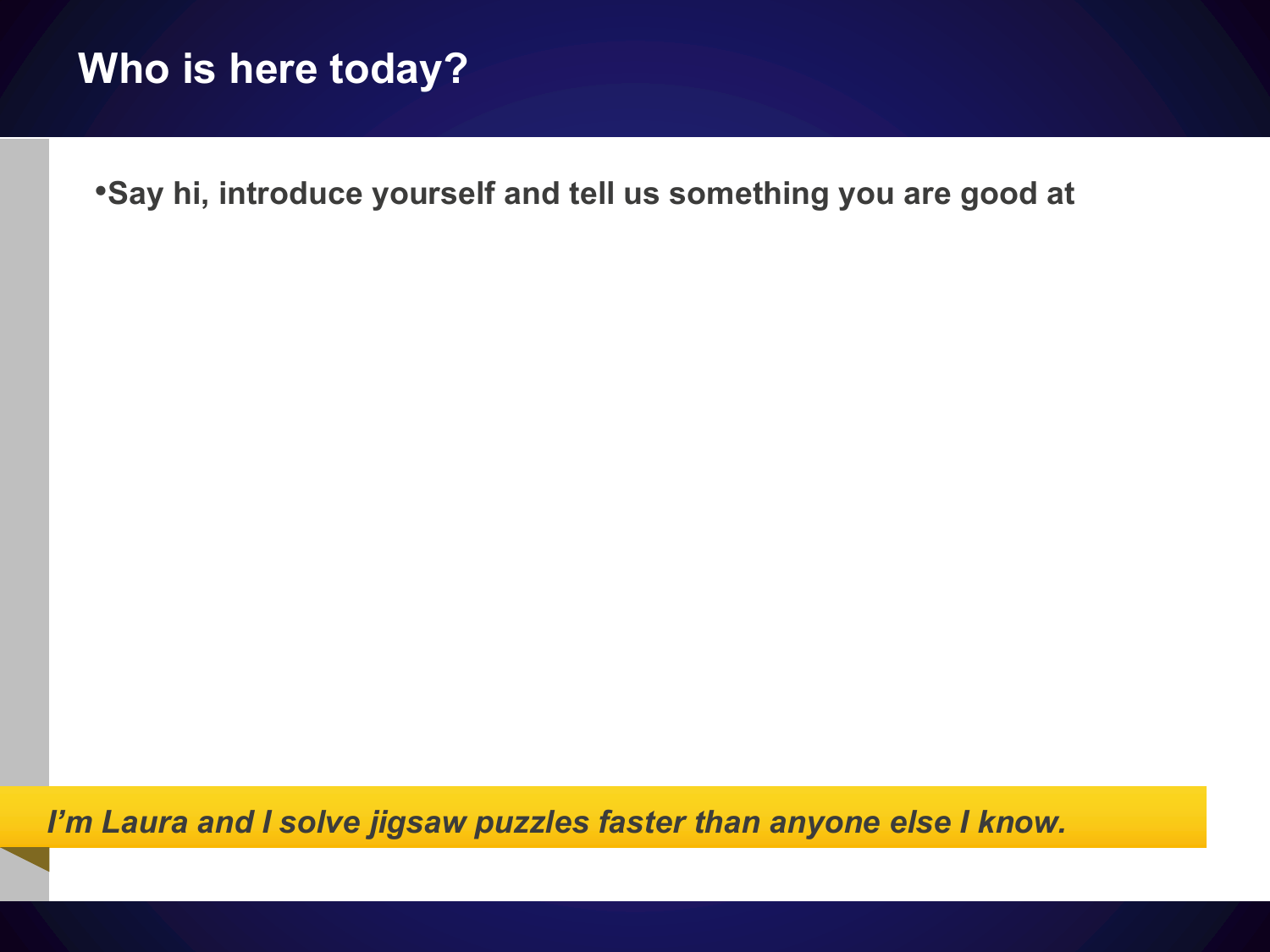# **Topics**

- •**Negotiation**
- •**Communication**
- •**CV**
- •**Personal statement/narrative**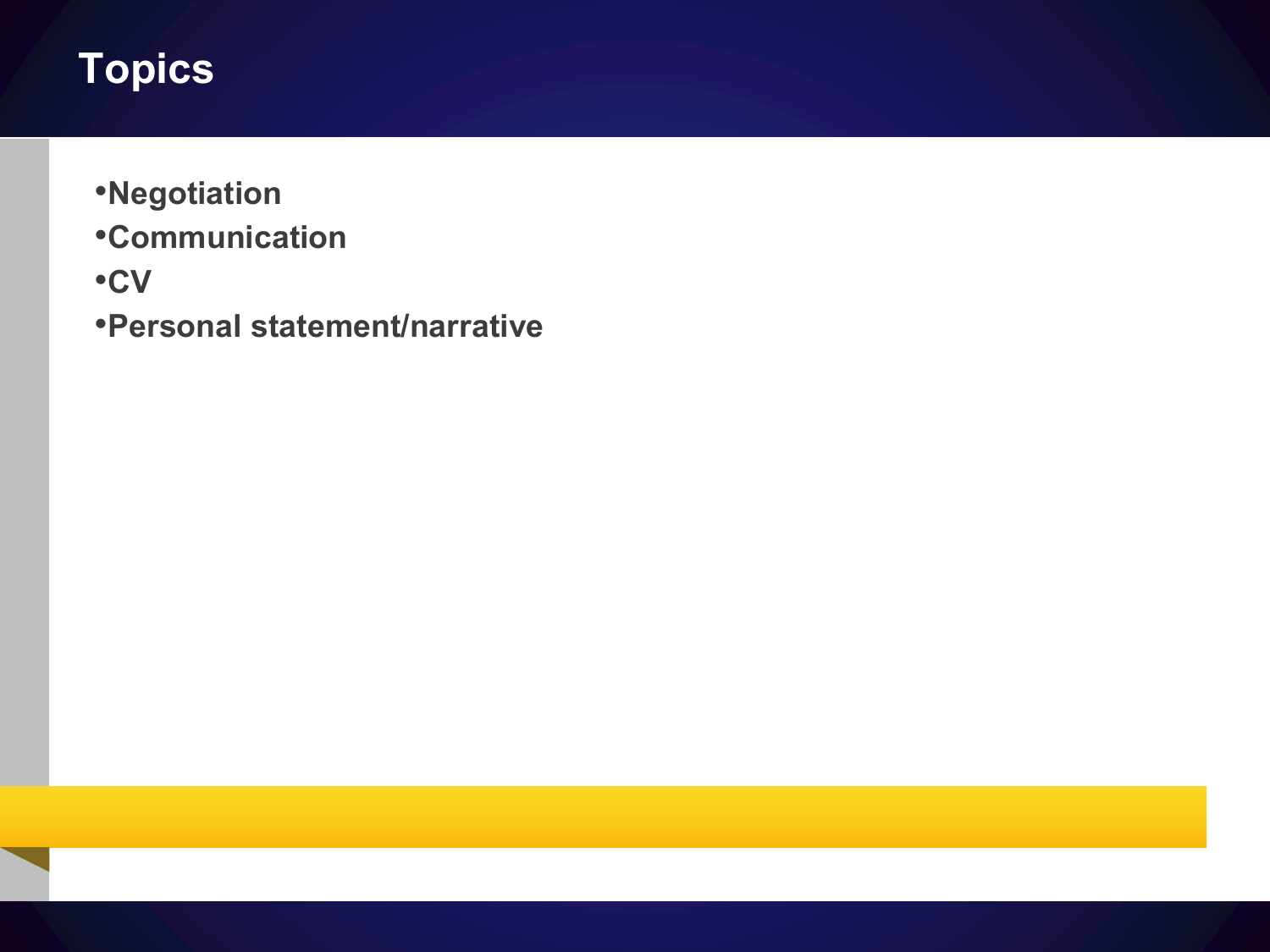## **Why is negotiating important?**

- •**Starting salaries uneven for Carnegie Mellon grads**
	- –**Men \$4000 higher**
	- –**7% women, 57% men negotiated salary increase**

•**\$5,000 difference in starting salary can mean \$500,000 difference by retirement!**

*"Women Don't Ask" Babcock and Laschever*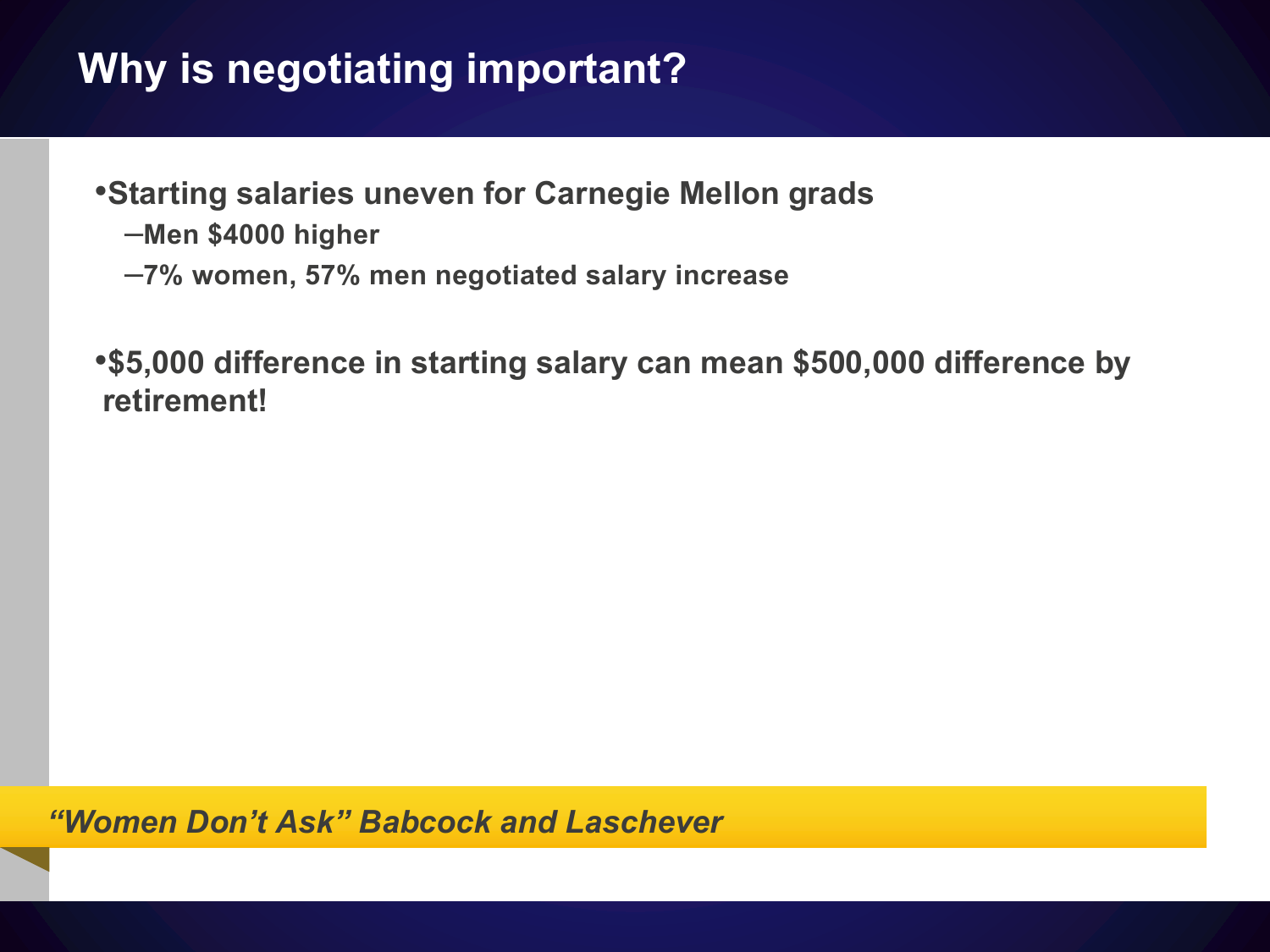#### **Negotiating is in your best interest!**

#### •**What negotiating might be in your future?**

- –**Have advisor pay for travel to professional development workshop**
- –**Postdoc duties**
- –**Benefits/salary**
- –**Have roommate take out the trash!**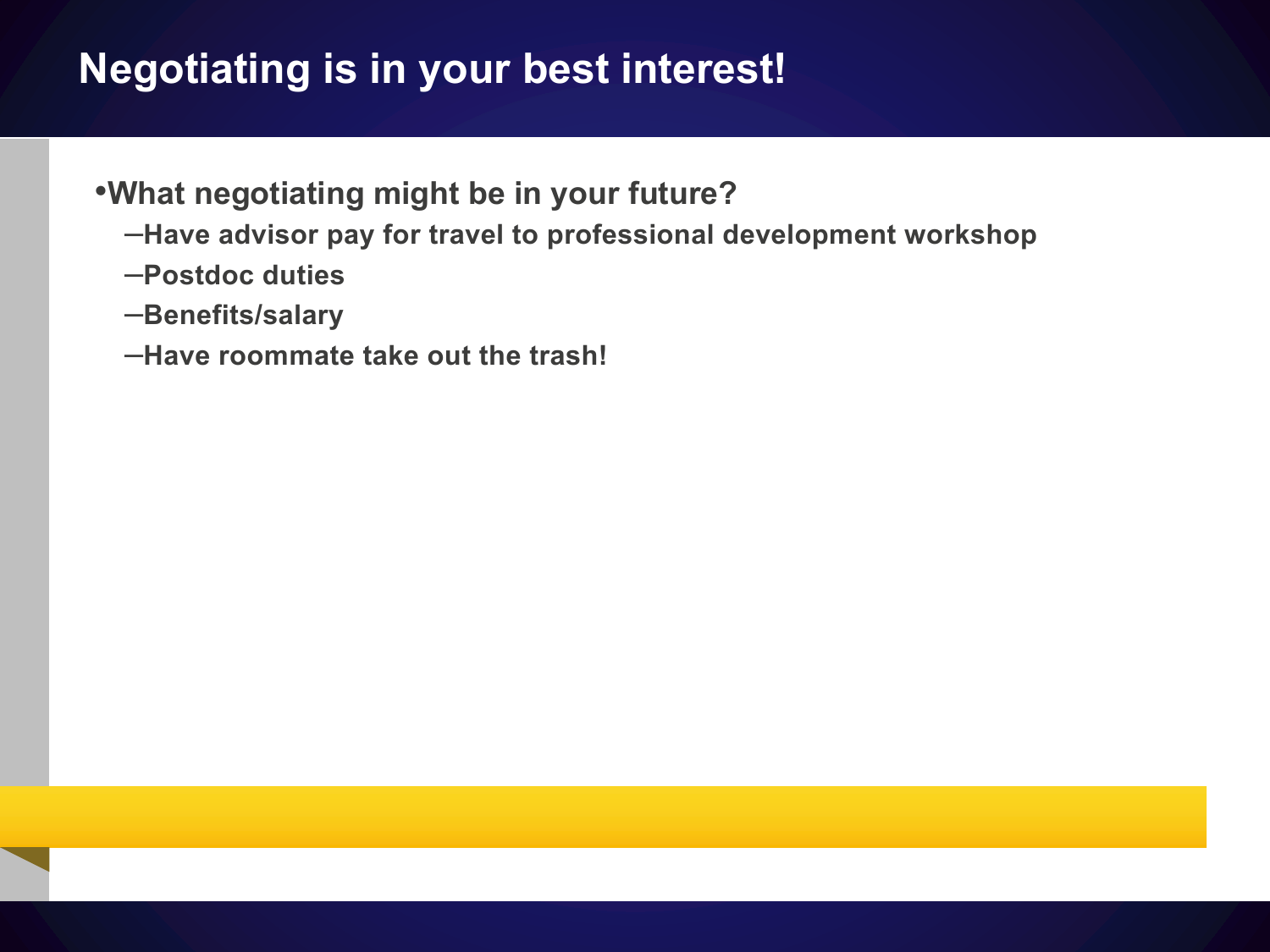#### **So you want to negotiate…**

•**Imagine you are heading in to do your negotiation: what are you feeling?** 

•**Fight or flight** –**Diverts blood from brain to muscles** –**Hyper alert** –**NOT helpful!**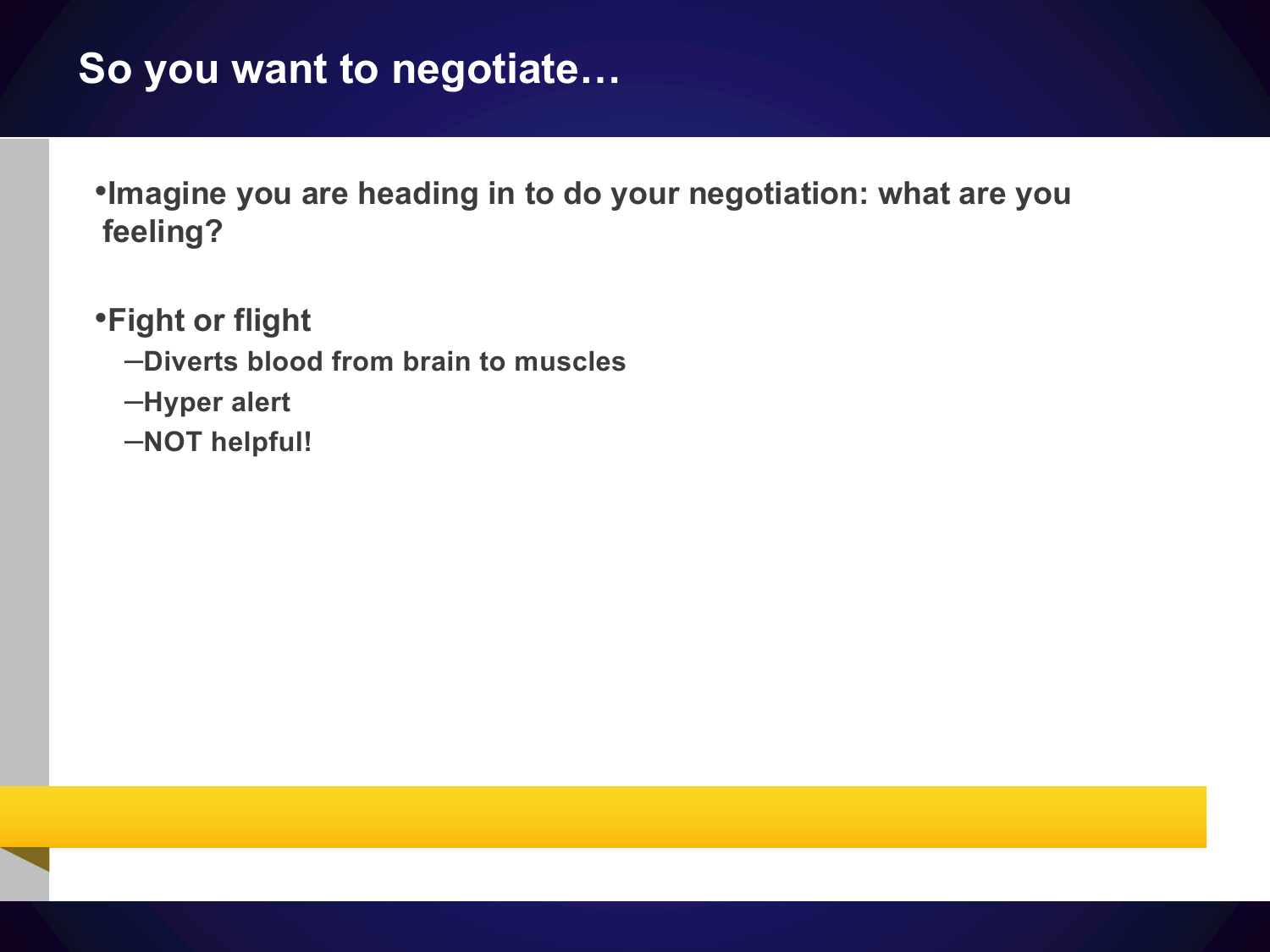## **Preparing for negotiation**

- •**Hydration**
- •**Breathe deeply**
- •**Superhero pose (Affects you and others!)**
- •**Talk to someone calm**
- •**Give yourself time before and after**
- •**Self care**

•**Practice, practice, practice**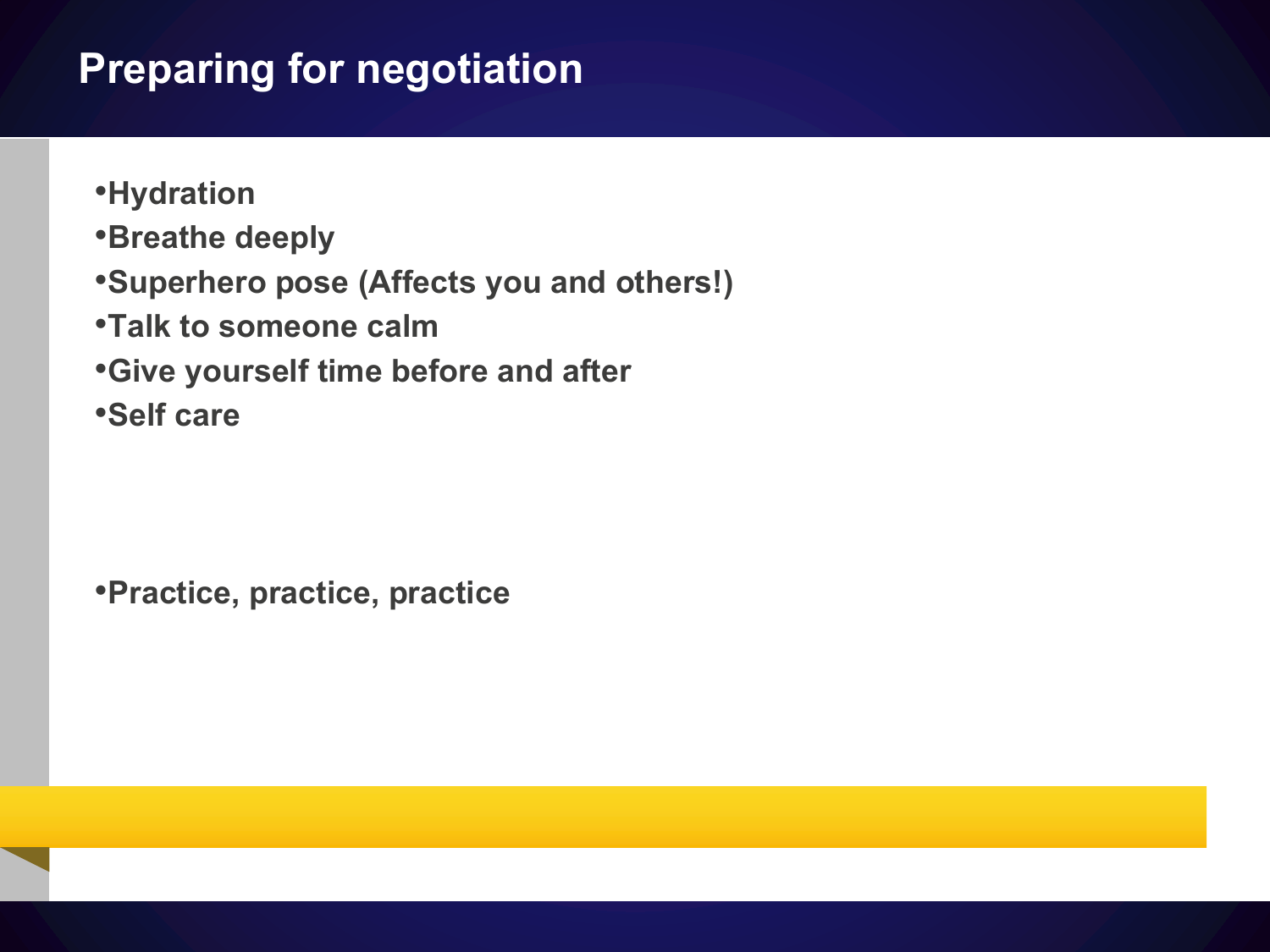- •**Know what you are really after! What is the problem you are trying to solve?**
- •**Example: your advisor suggested your colleague present some shared work at a conference, and not you. You're upset.**

•**Why might you be upset?**

*That jerk always gets to present at conferences and I never do!*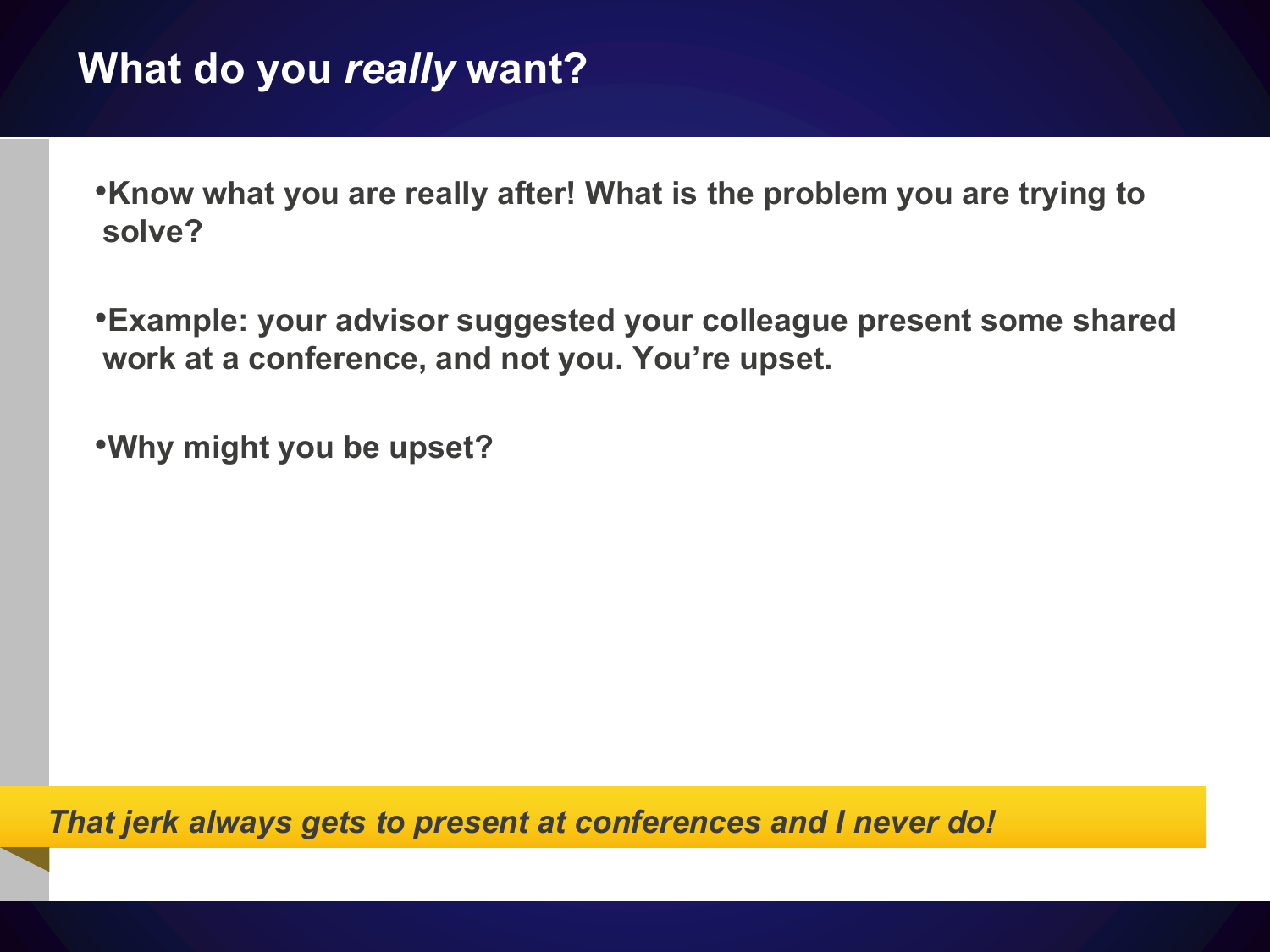## **What do you want to happen?**

•**What are some possible goals?**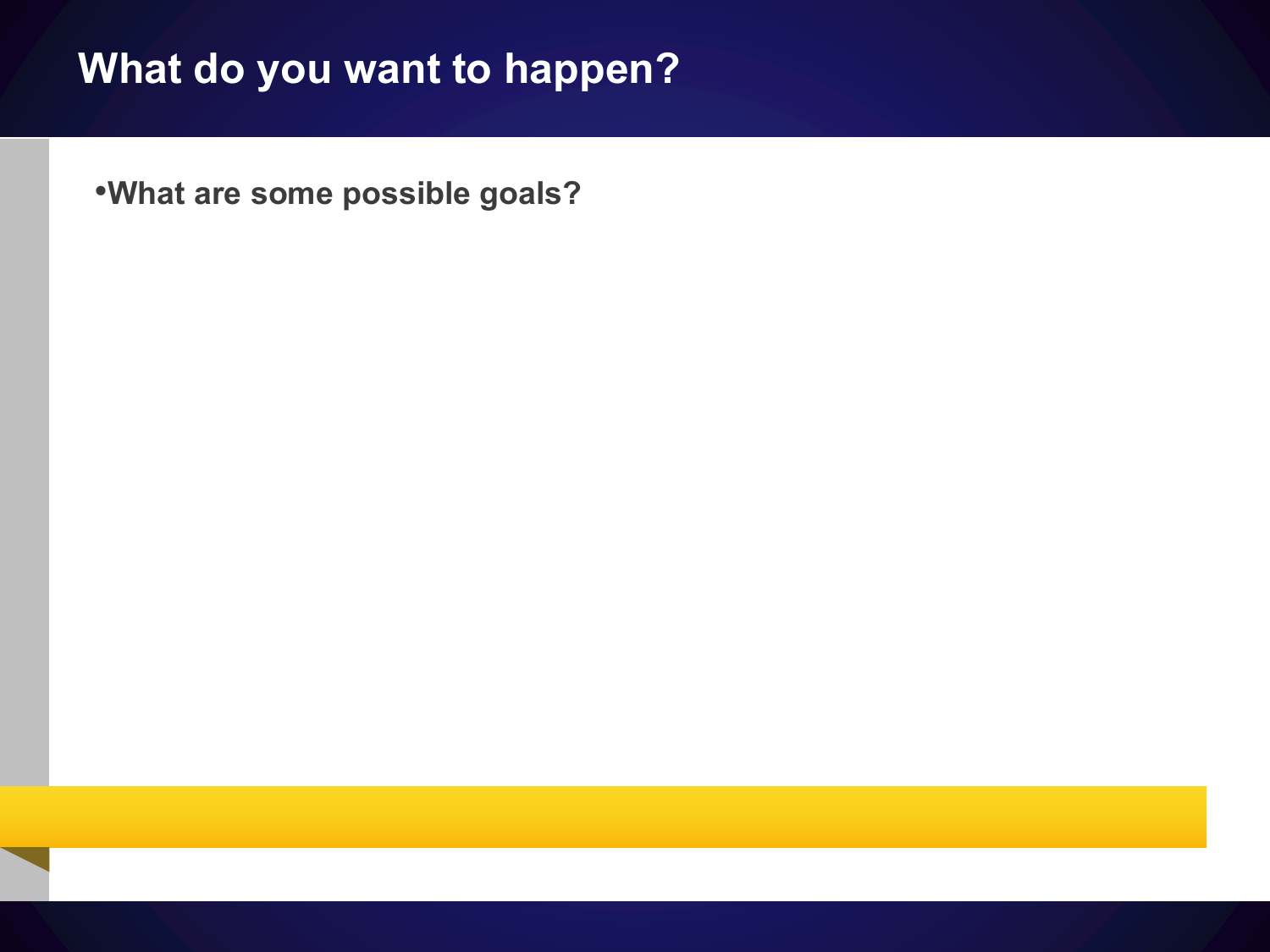#### **What are possible side outcomes of my request?**

- •**Every decision comes with consequences**
- •**Think yours through before you decide what to ask for** –**Talk it over with a colleague or friend**
- •**Don't destroy productive relationships for short-term win**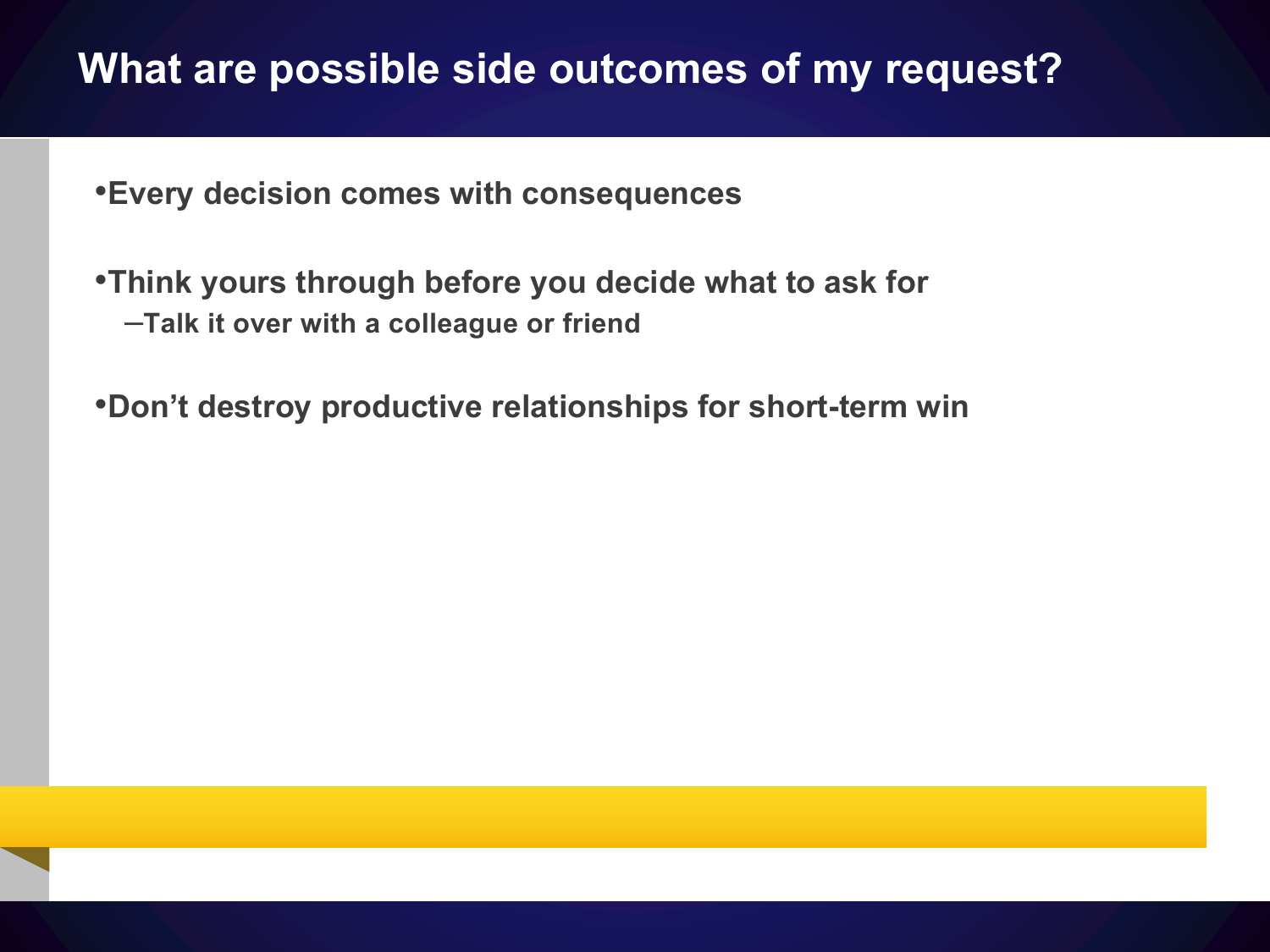## **Negotiations require research & tactics**

- **Understand the person you'll be negotiating with. What are their interests? What is their style? What is your style?**
- **Understand the full scope of what you can negotiate. What do other people get in similar situations? (ZOPA - Zone of Possible Agreement)**



*ZOPA from "Getting to Yes" by Fisher & Ury*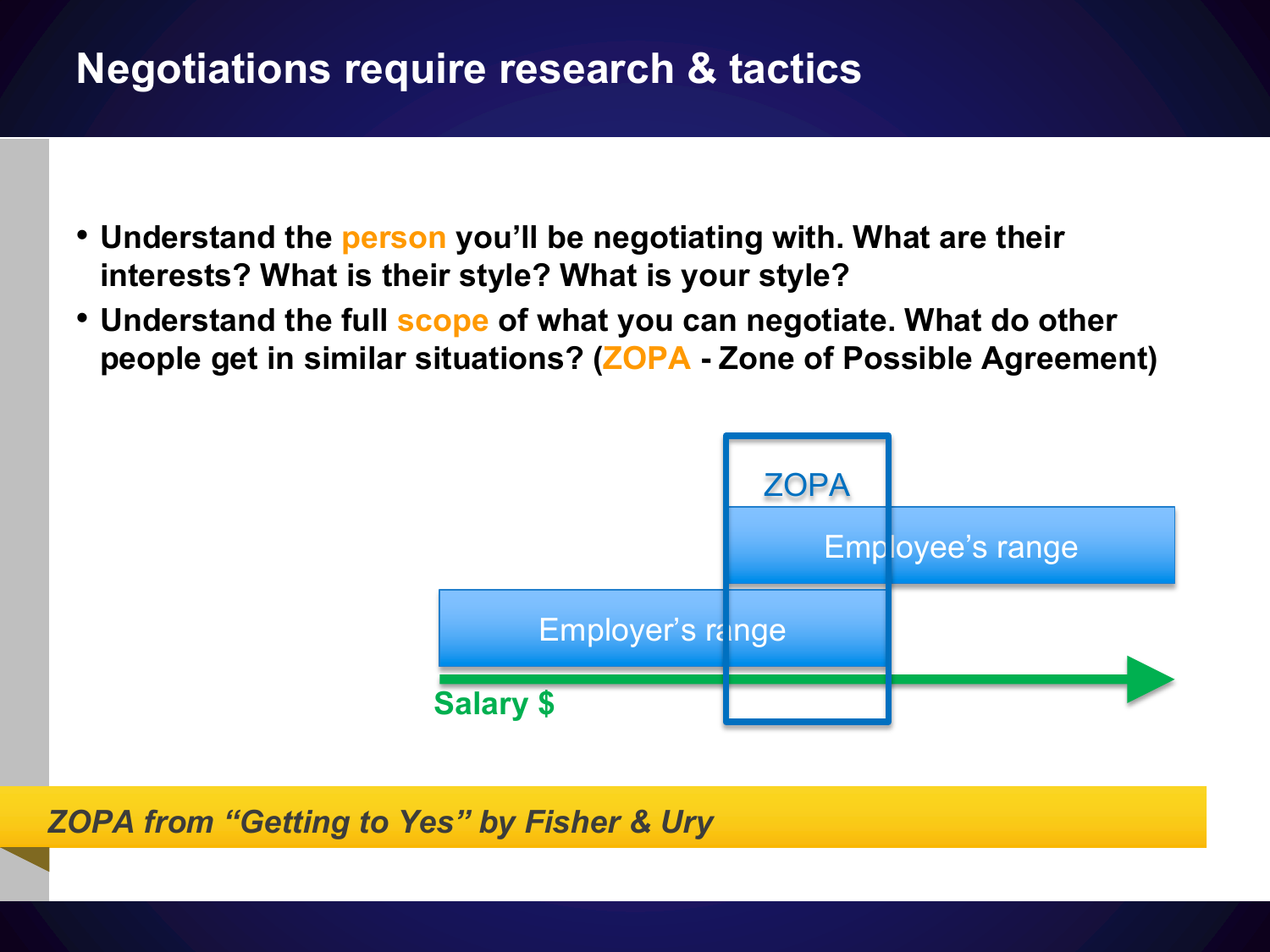#### **How can you prepare for a negotiation?**

- **Instead of "I want to survive this conversation/negotiation." How about "I want to find a way to get this person to do this."**
- **Plan ahead.**
	- **What must I have?**
	- **What can I live without?**
	- **What can I ask for instead?**
	- **At what point do I walk away?**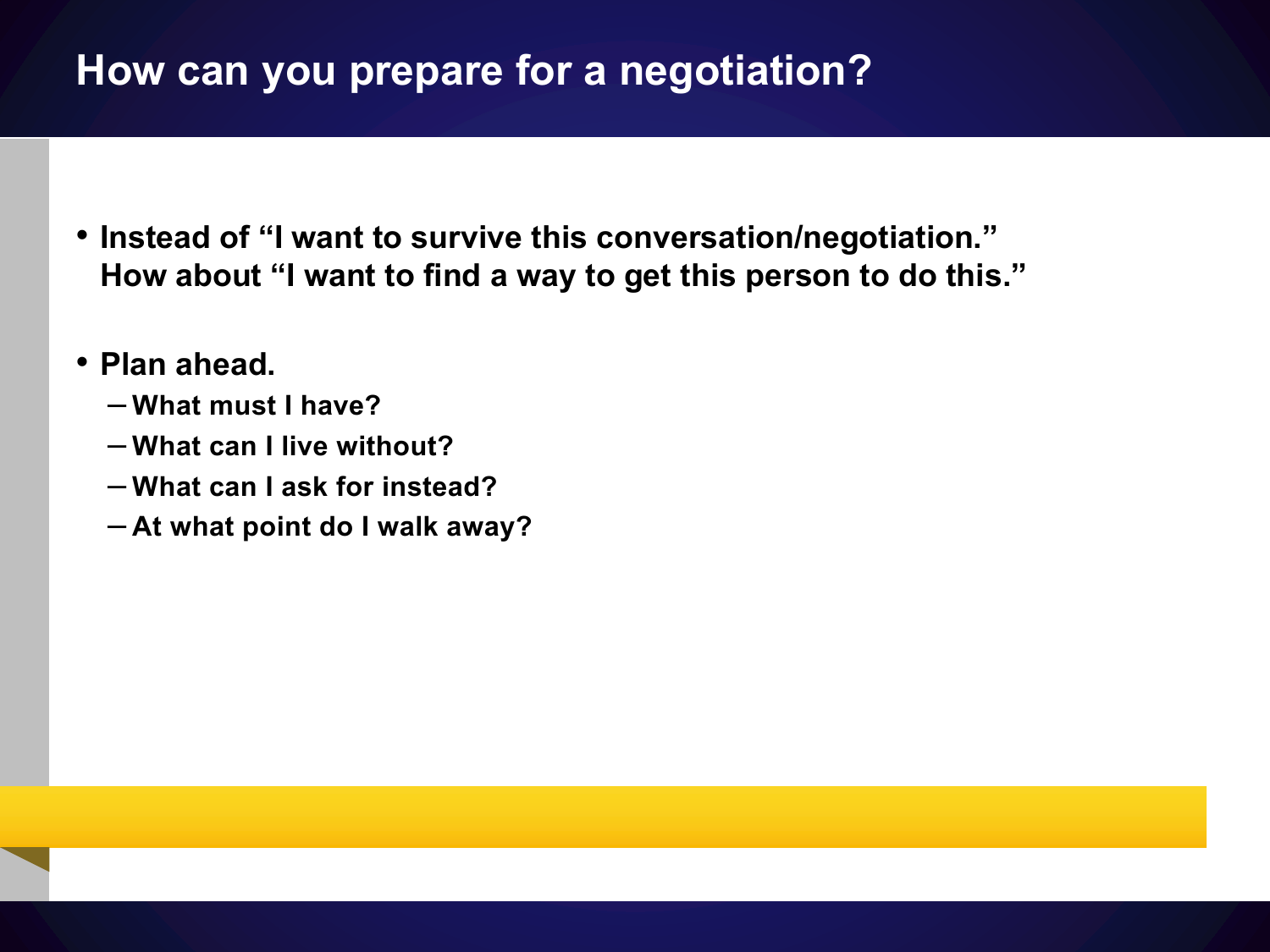#### **Don't catastrophize!**

#### •**Ask yourself:**

- –**What is the worst thing that will happen if we don't come to an agreement? (WATNA—worst alternative to a negotiated agreement)**
- –**What is the best thing that will happen if we don't come to an agreement? (BATNA—best alternative to a negotiated agreement)**
- –**What is the most likely thing to happen if we don't come to an agreement? (MLATNA—most likely alternative to a negotiated agreement)**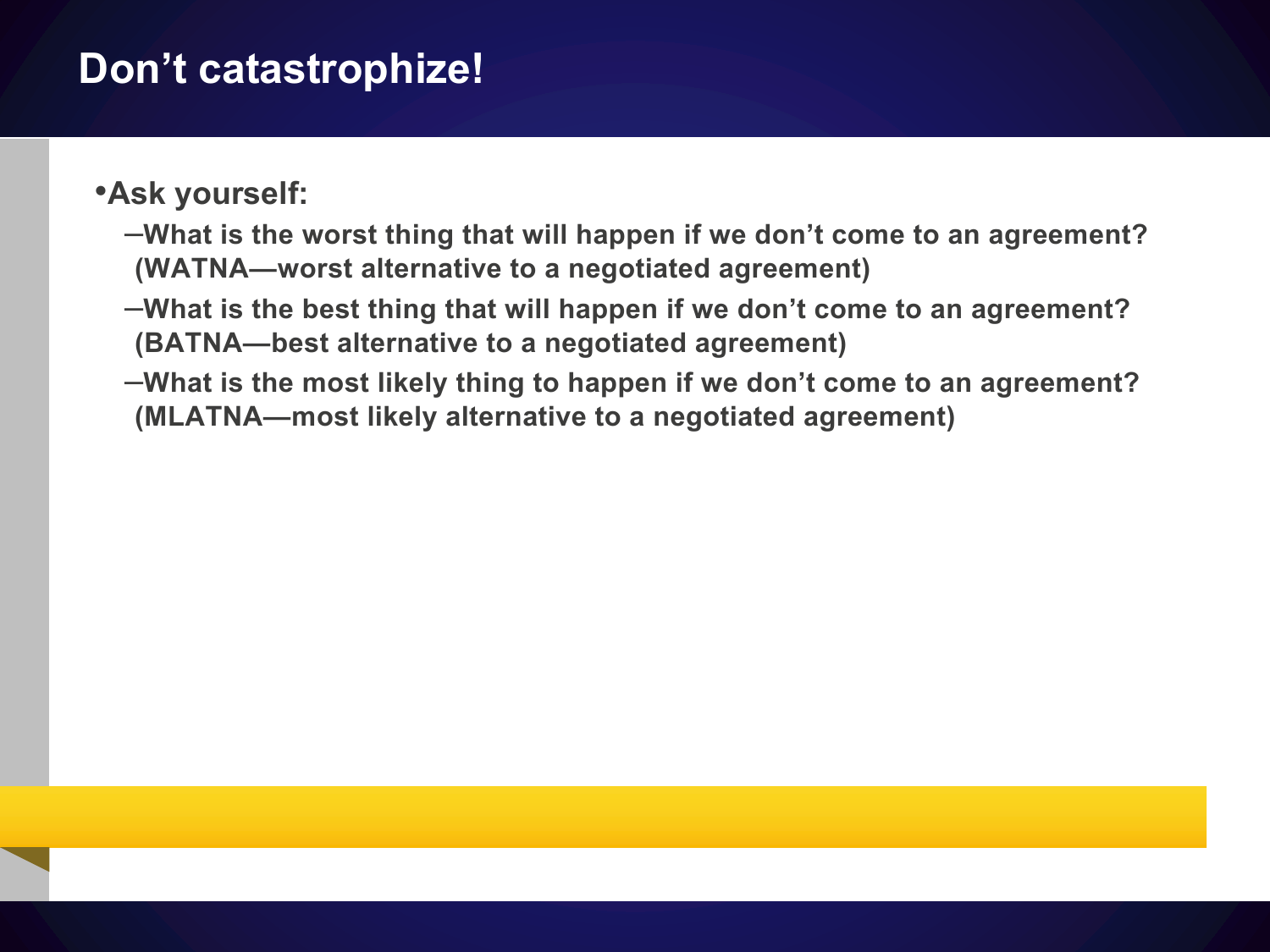#### **Biases against women in our society**

- **Behaviors: Aggression is viewed positively in men (leadership) and negatively in women (bossy)**
- **Reference letters are different for men and women (What can you do about that?)**
- **Unconscious bias: Men and women judge identical resumes differently as a function of the name at the top (women are judged more harshly)**



Fig. 1. Competence, hireability, and mentoring by student gender condition (collapsed across faculty gender). All student gender differences are significant  $(P < 0.001)$ . Scales range from 1 to 7, with higher numbers reflecting a greater extent of each variable. Error bars represent SEs.  $n_{male}$  student condition = 63,  $n_{\text{female student condition}} = 64.$ 

*What are some simple tactics to alleviate these issues?*

#### *Moss-Racusin et al., PNAS, 2012*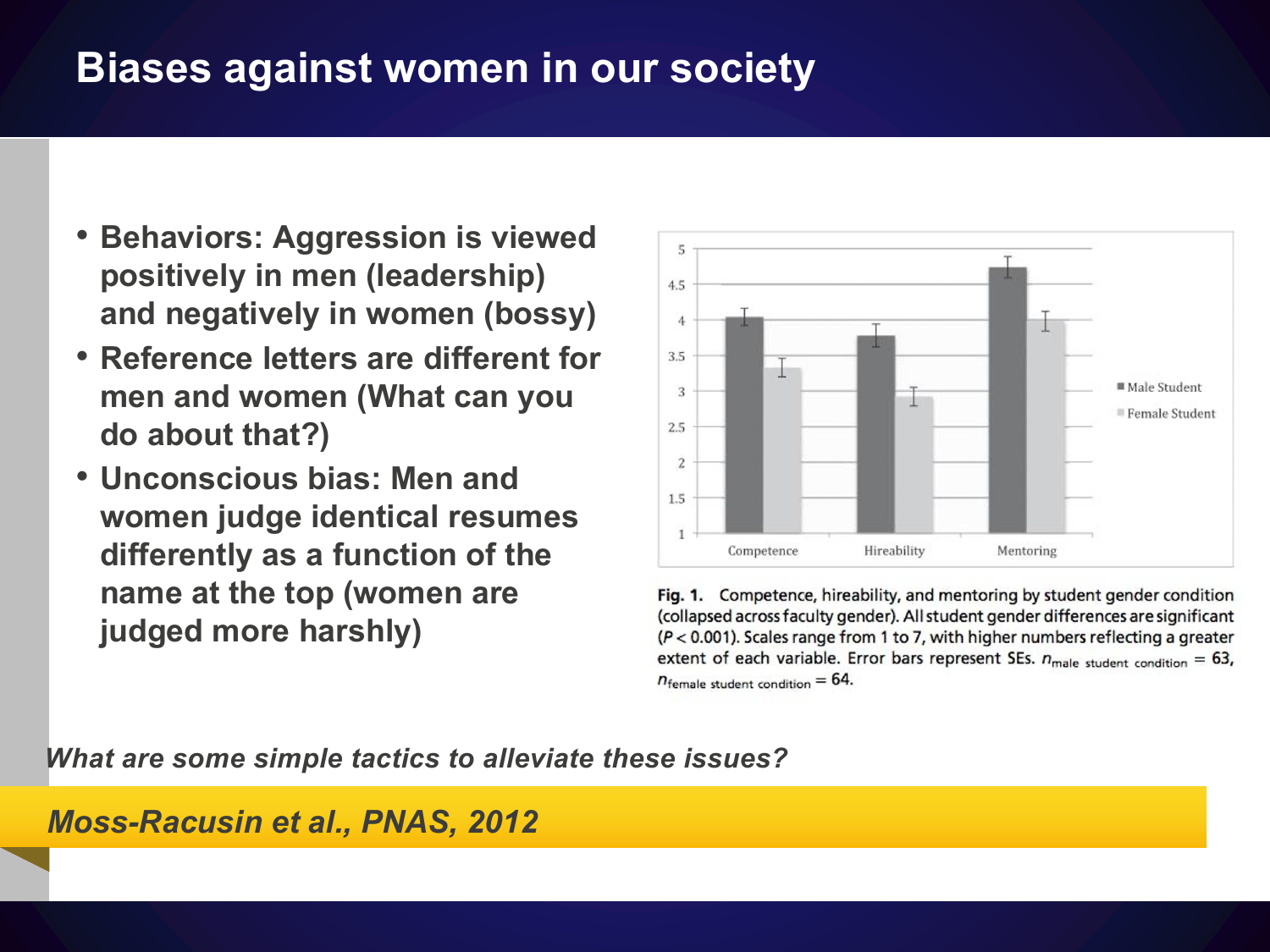## **Some gender-specific negotiation tactics**

- **Connect to the organization or person's goals, needs, or interests.**
	- **To be successful for the department, we will need…**
- **Use relationship language**
	- **I've talked with several people who..**
	- **[Person] suggested that I talk with you…**
- **Don't take it personally!**
	- **Know your purpose/goal**
	- **It's not about you, but about you in a role**
	- **Go around, over, under bad behavior**
	- **Try to view it as a game**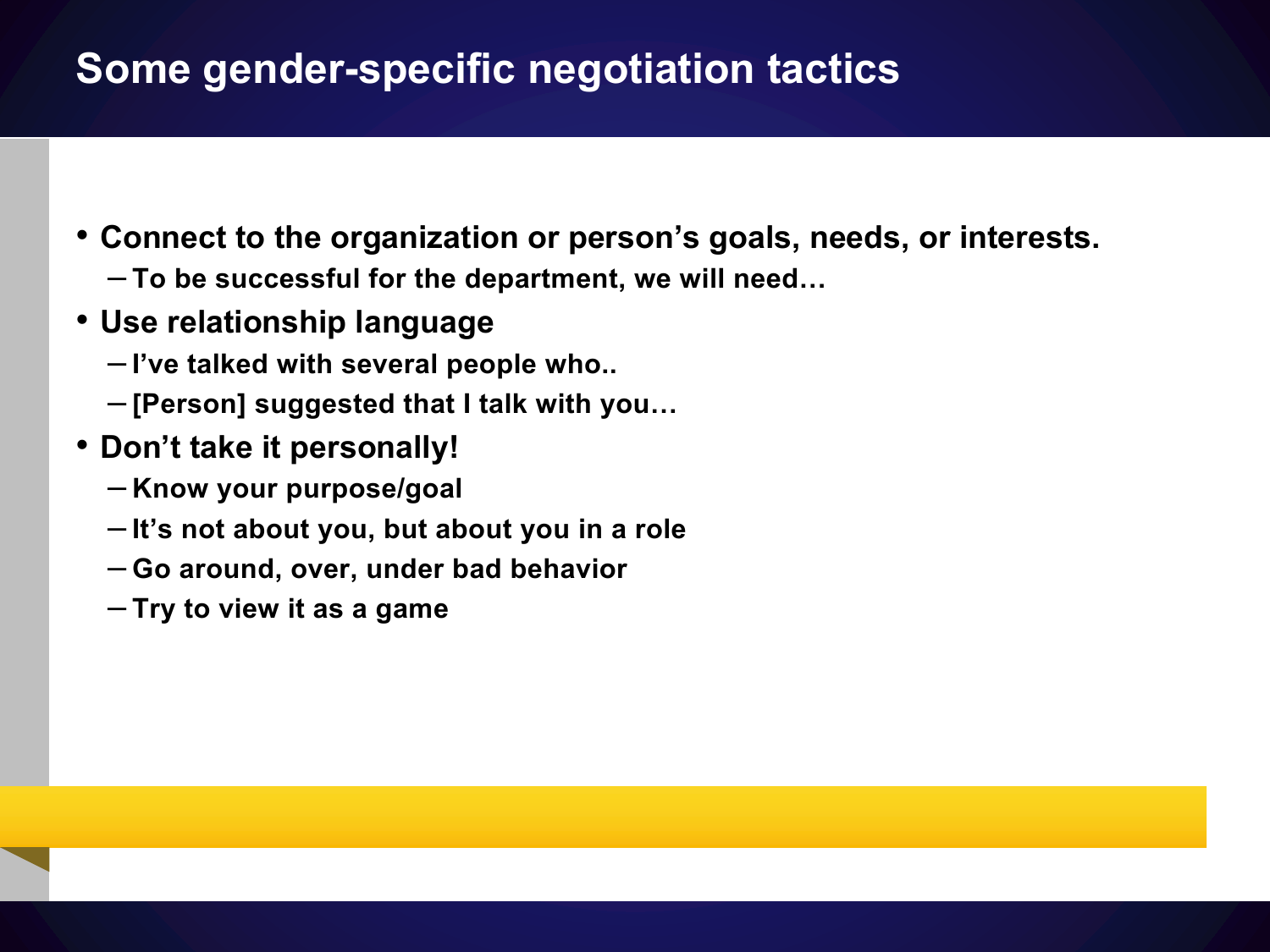## **Communication skills leave a big impression**

- **One-on-one, in a meeting, or for a seminar: People will remember very little of what you say and a lot about how you say it!**
	- **Stick to a few take-aways (1-2 for a meeting, no more than 3 for a seminar)**
	- **Speak clearly**
	- **Make eye contact**
	- **No upspeak**
	- **Don't touch your hair or face**
	- **Rehearse to see if you have any verbal tics (ahs, ums, likes)**
	- **Practice on video if interaction will be on video**



#### *Practice, practice, practice!*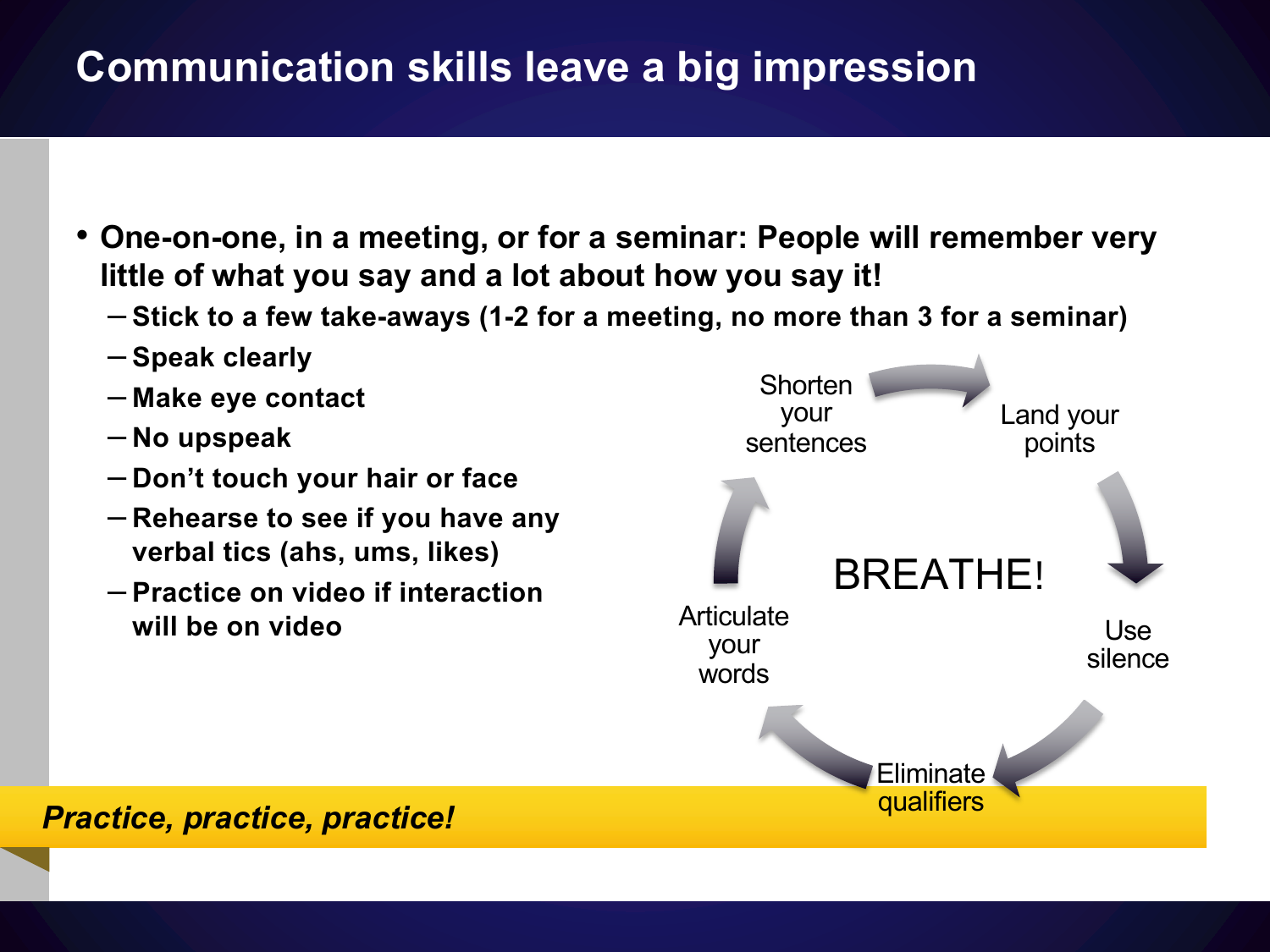## **When things get ugly…**

•**Sometimes people don't behave well.**

•**You can't change them; you can only control your response.**

•**Come up with a situation where someone didn't behave professionally or appropriately. No names, please!**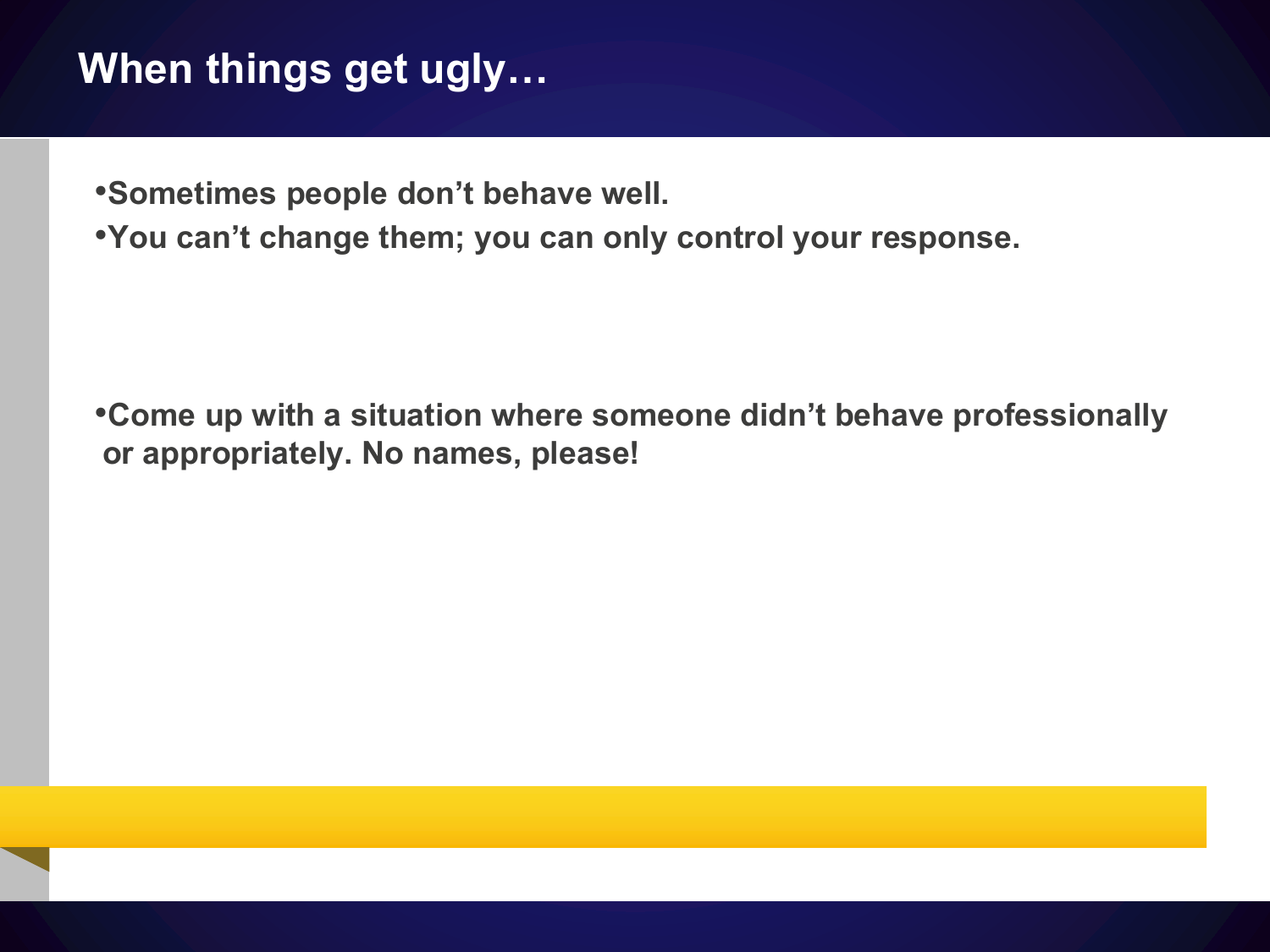#### **Empathy**

•**People are typically rational and reasonable.**

•**"Why would a reasonable, rational, and decent person do this?"**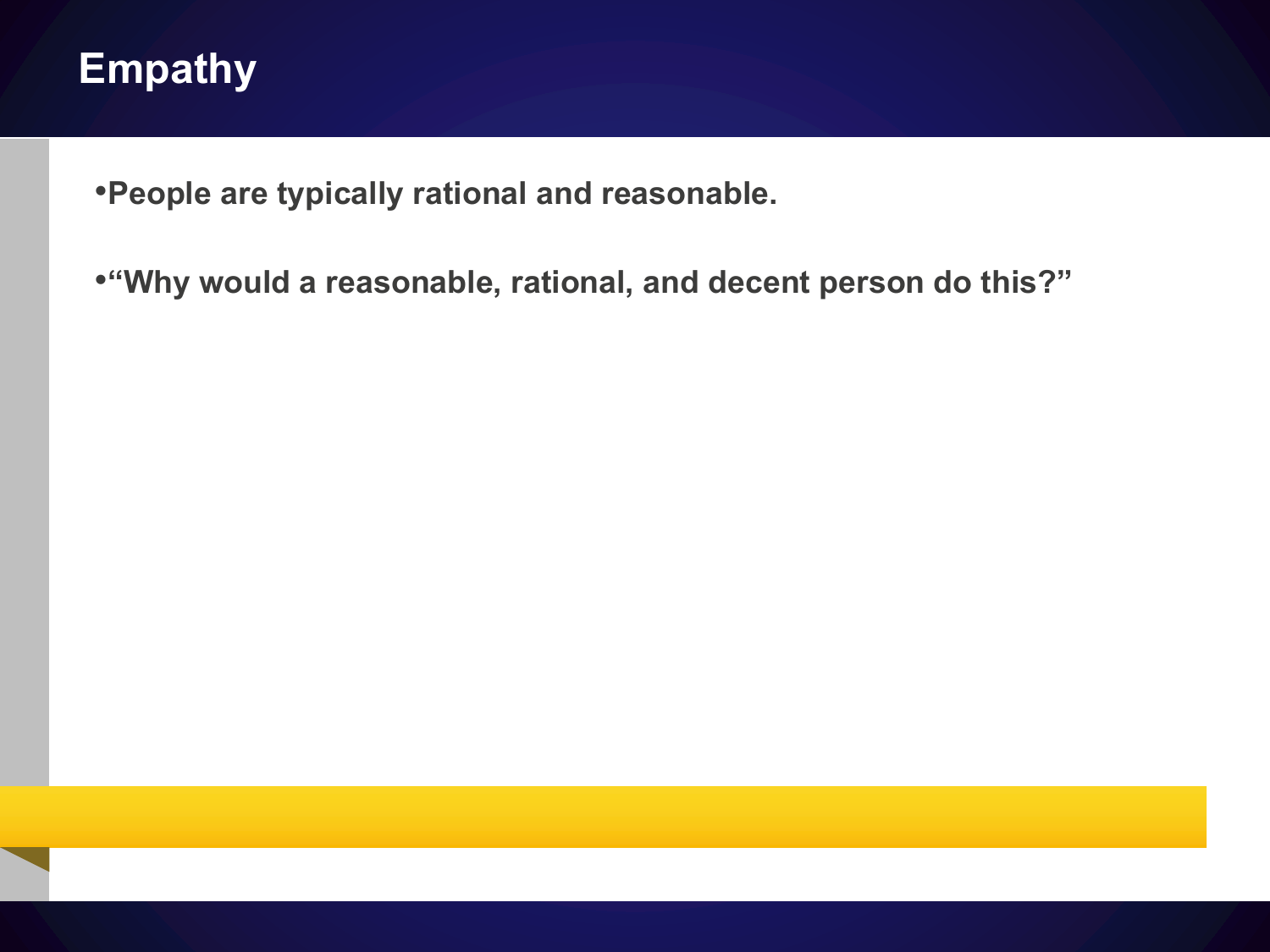## **Empathy in negotiating**

•**Your negotiating partner is probably feeling stress too!**

•**Understand their situation, roles, and needs**

•**Negotiation won't succeed in fight-or-flight mode**

•**Your partner is a rational, reasonable, and decent person; remember this!**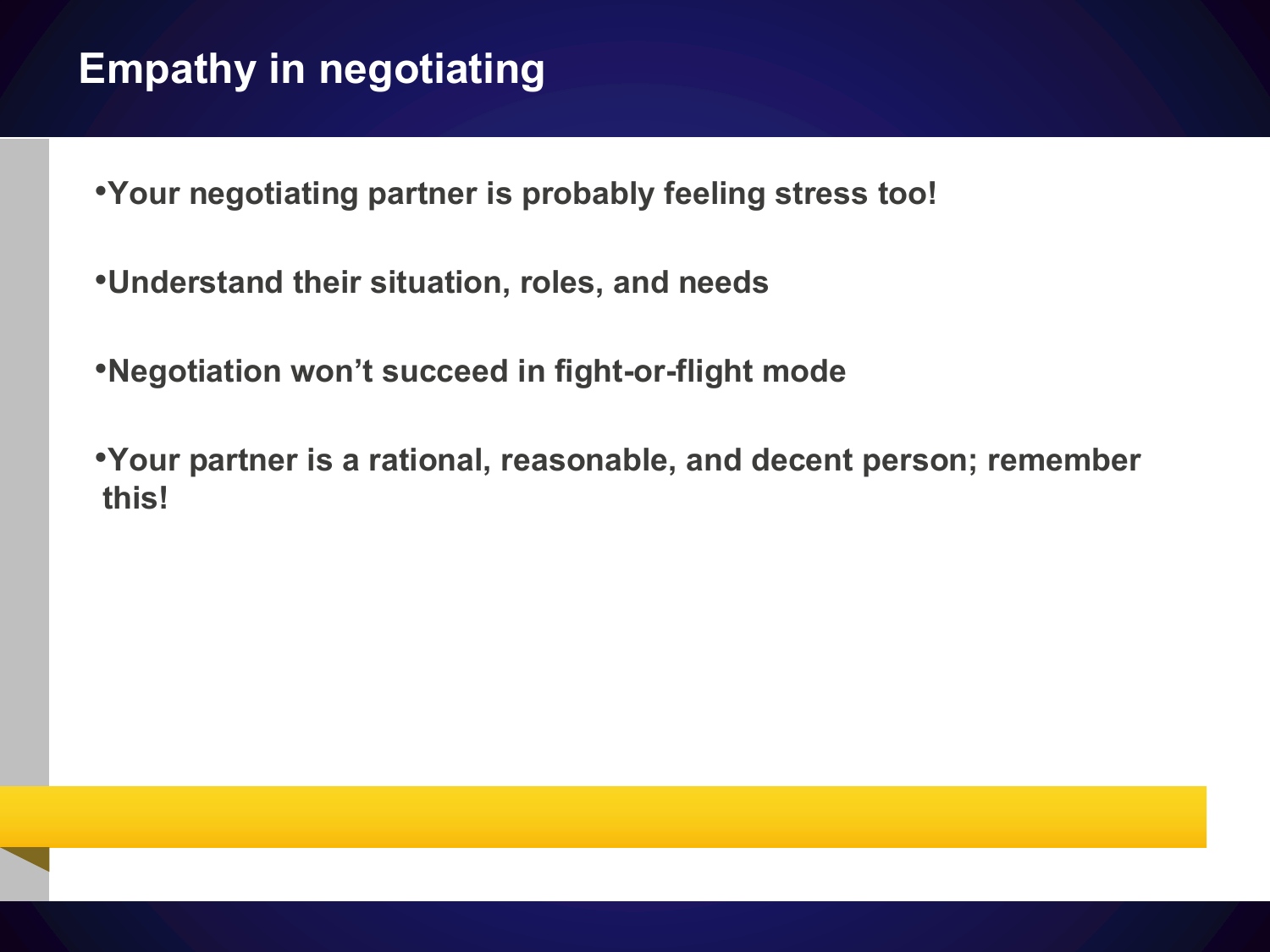## **Negotiation: the basics**

•**Know your goals**

- •**Empathize**
- •**Strategize**
- •**Communicate**
- •**Practice**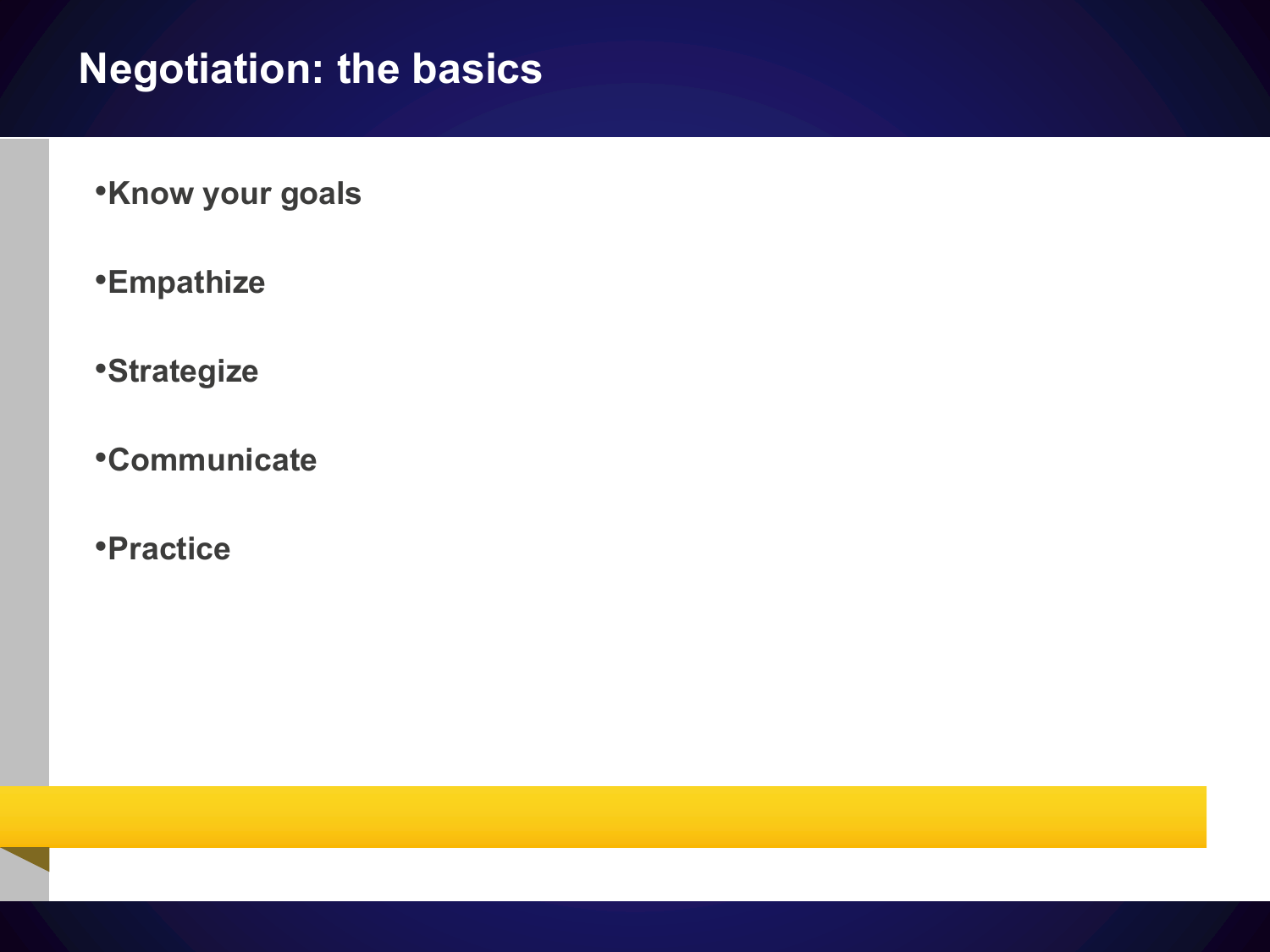# **Applying for jobs—the CV**

- •**No length limit**
- •**Beginning is standard**
	- –**Contact info**
	- –**Degrees with dates**
	- –**Positions held with dates**

•**What are you applying for? Research, teaching, national lab?**

#### •**Teaching:**

- –**Courses taught**
- –**Mentoring of undergraduates**
- –**Denote undergrads in publications**
- –**Publications, presentations (\*peer-review if necessary)**
- –**Grant awards**
- –**Awards and recognition**
	- •**Ask department chair to nominate yourself or a colleague for awards**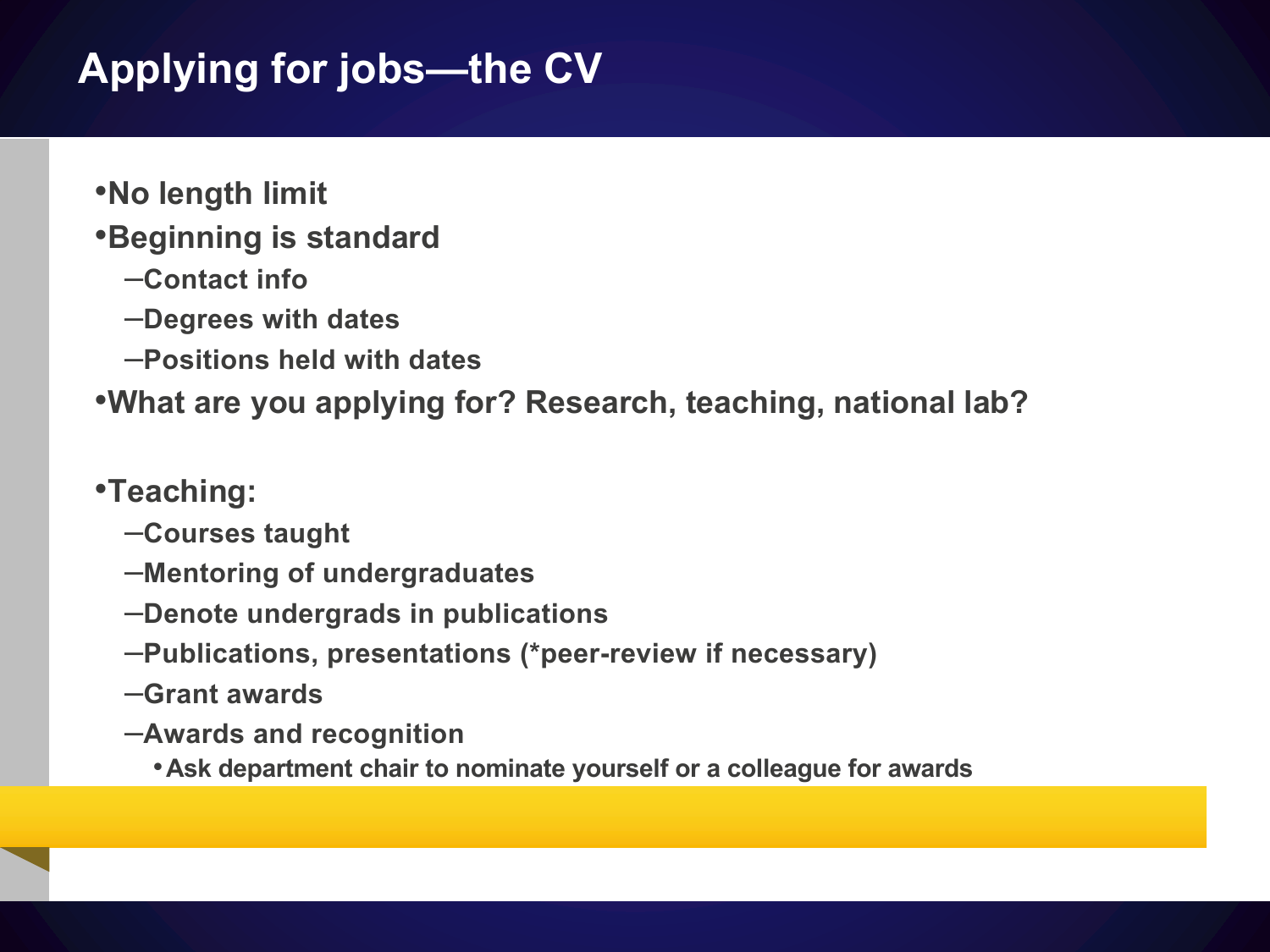# **The CV**

#### •**Research**

- –**Skills**
- –**Publications & presentations**
- –**Grant awards**
- –**Awards and recognitions**

#### •**Include:**

- –**Service work**
- –**Volunteering**
- –**Professional organizations**

#### •**Avoid:**

- –**Personal interests, hobbies**
- –**Pictures**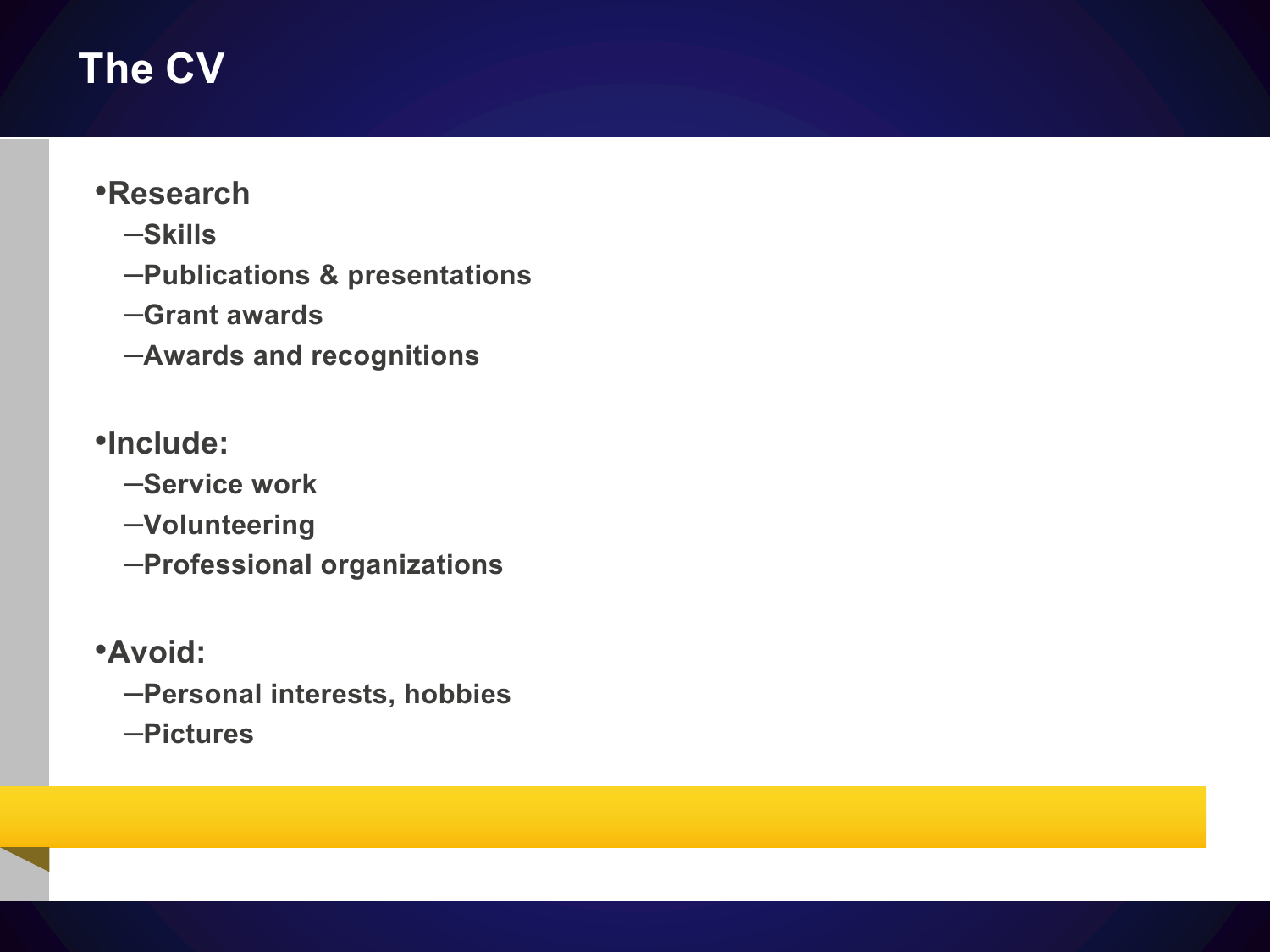# **The CV**

#### •**Consider:**

- –**Removing known bias triggers (WiBiPan)—very personal decision**
- –**Tailoring to the institution**
- –**Including LinkedIn or other profiles**
	- •**Clean them up first!**
- –**Including reference names at end of CV**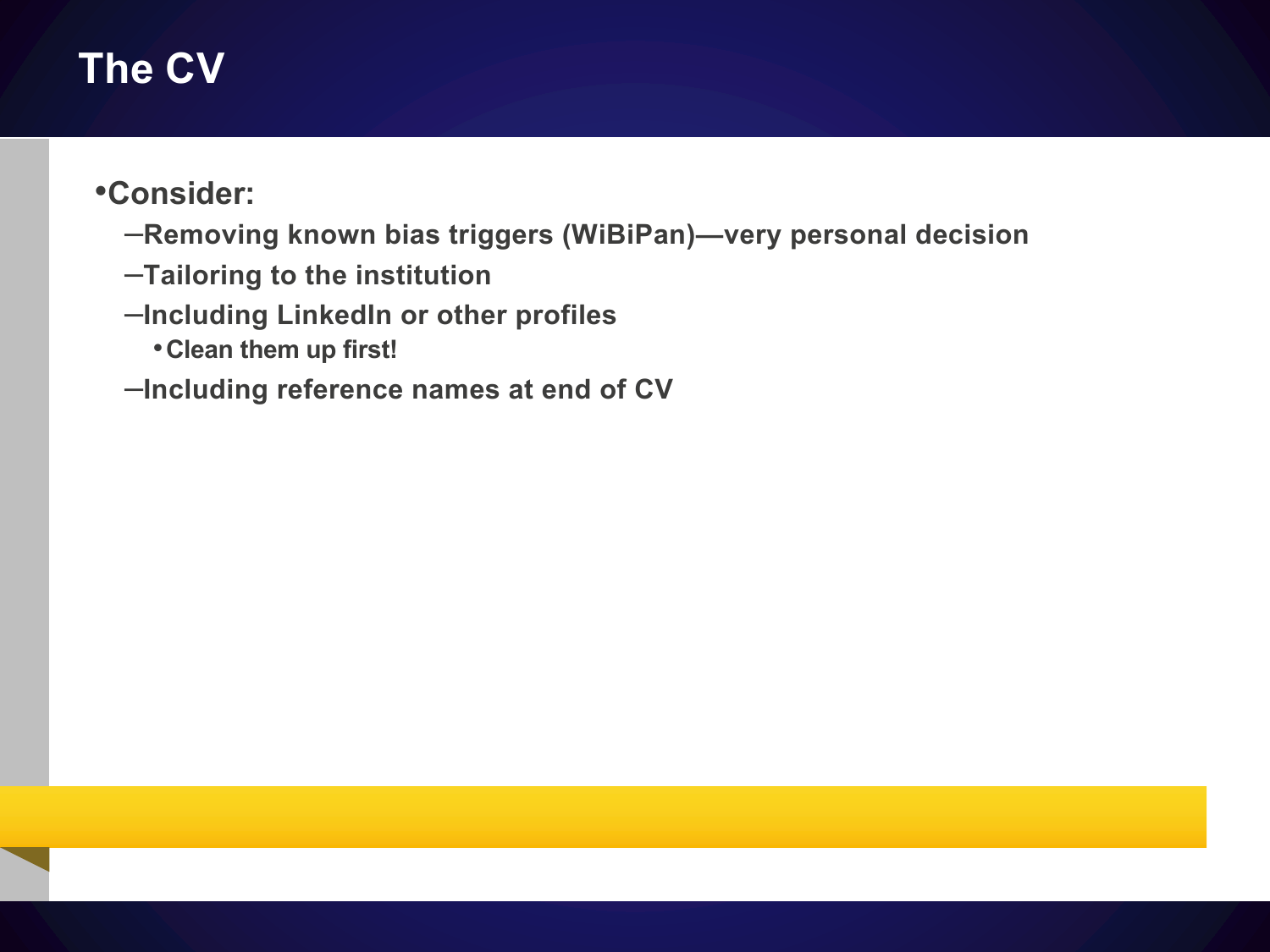#### **Personal statement/narrative**

- •**Chance to fill in the details**
	- –**Why this institution/lab/etc. interests you**
	- –**Why physics?**
	- –**Why this career path?**
	- –**Address each job duty (if no cover letter)**
- •**Succinct, not wordy**
	- –**Leave white space**
	- –**Important words in bold**
- •**Give short examples when possible**
- •**Soft skills**
	- –**Oral/written communication**
	- –**Team building/collaboration/**
	- –**Problem solving/analysis/big picture**
	- –**Words others have used to describe you**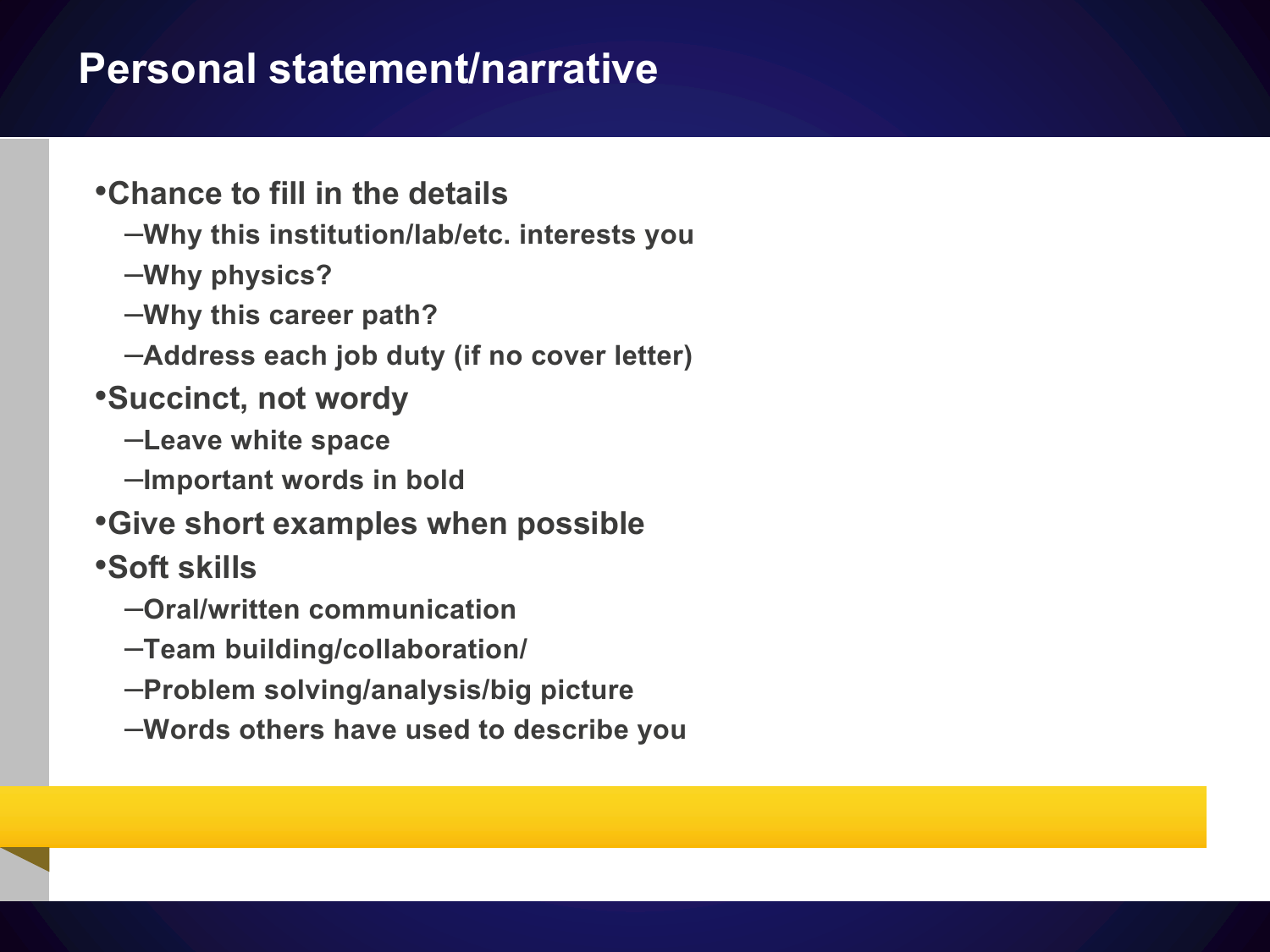#### **Personal statement**

#### •**Get someone else to read it!**

- –**Knows you well**
- –**Can remind you of things you forgot or better examples**
- –**Won't have cultural inhibition about bragging**

#### •**Connect to department's mission/goals**

- –**Do your homework**
- •**Remove qualifiers**
- •**Do not admit deficiencies** –**60/100 rule**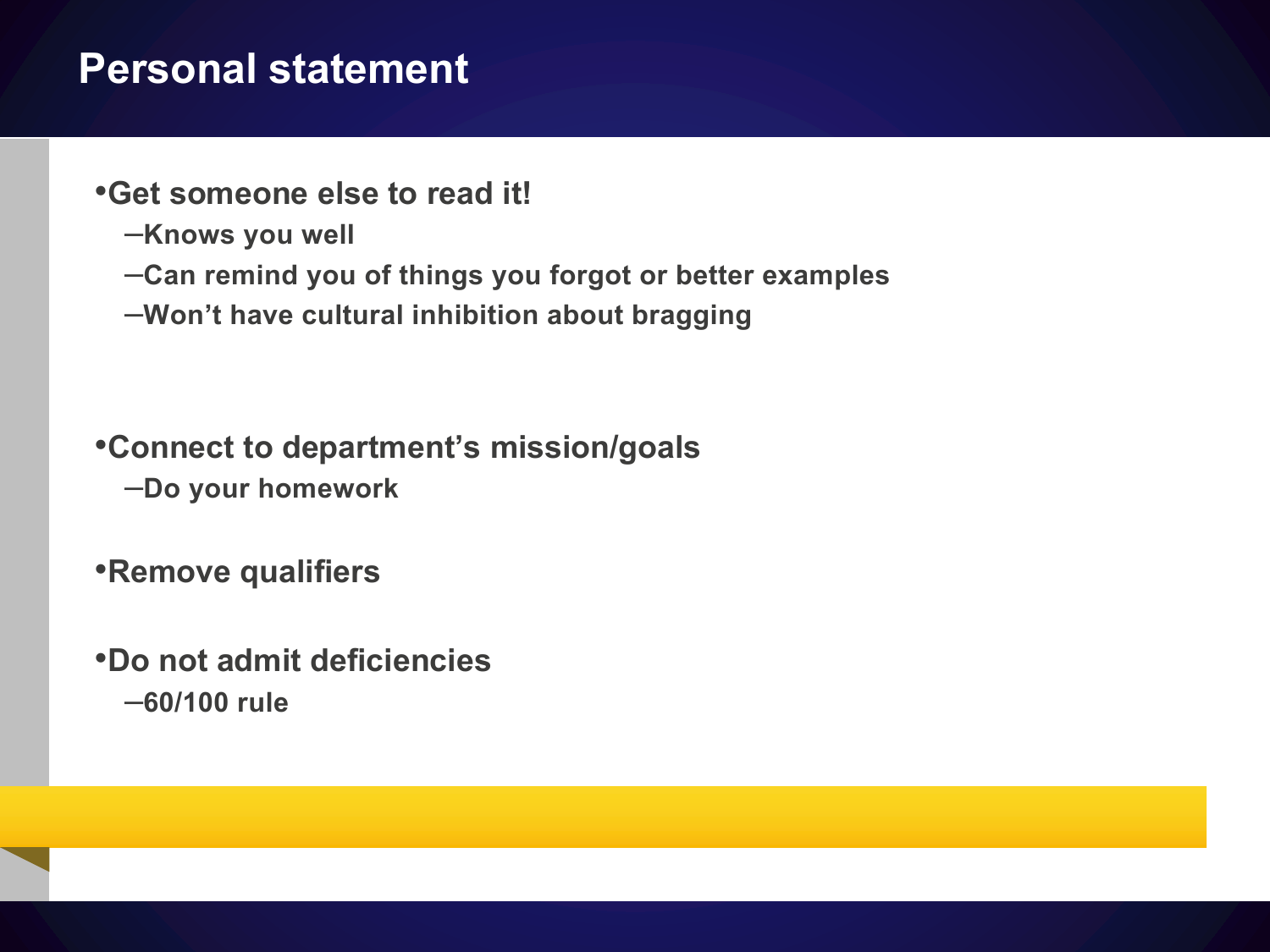#### **Red flags to avoid**

- •**Gap in jobs that is not explained** –**"Personal leave"**
- •**Not having advisor on reference list**
- •**All service/volunteering off-campus**
- •**No service/volunteering**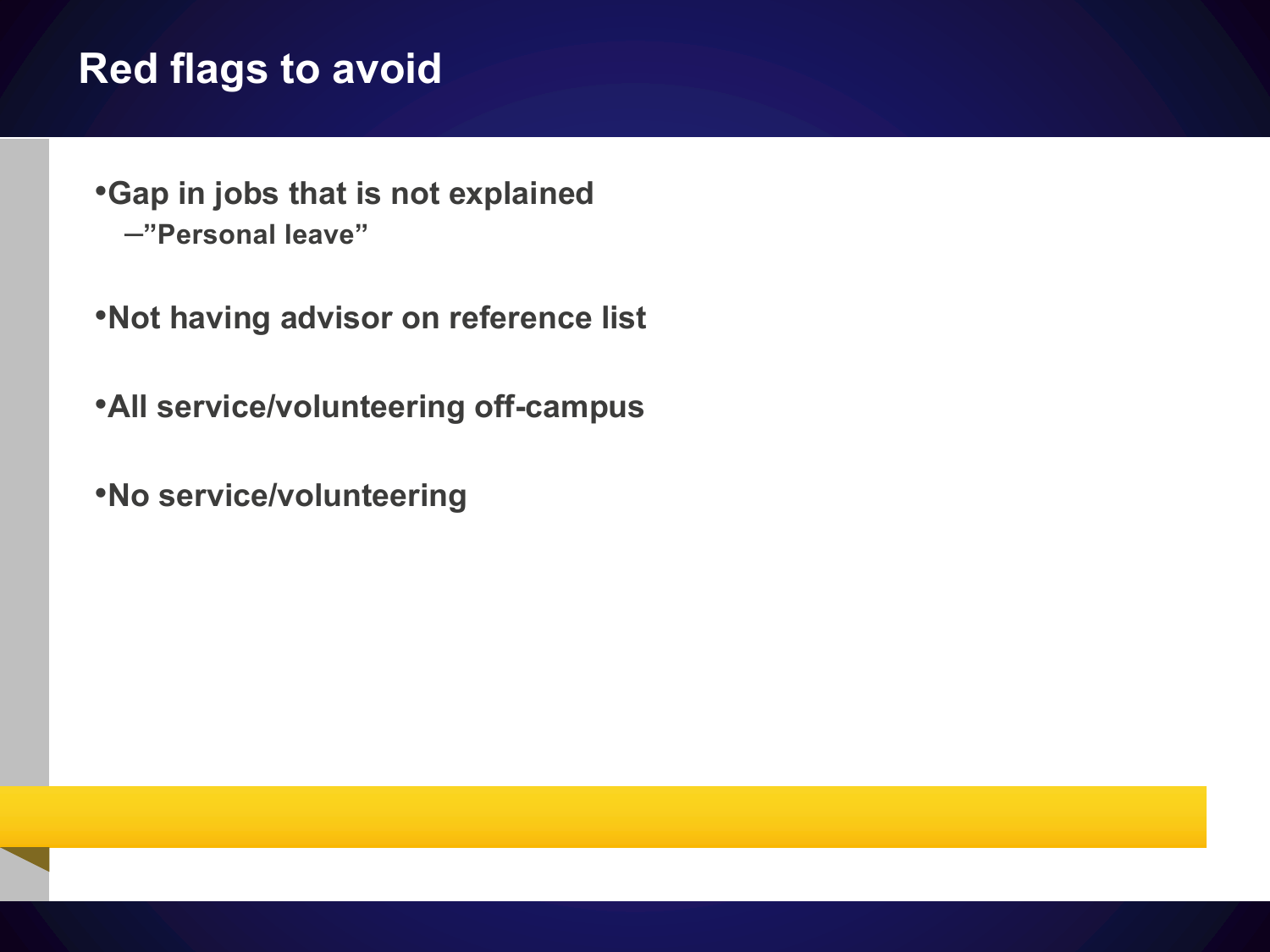#### **Be Confident!**

•**Going into a situation believing in yourself increases chances of success**

•**Get a friend to send you a "You Got This!" text right before negotiation or interview**

•**Process of writing CV can be morale booster—look at what you've done/learned/changed!**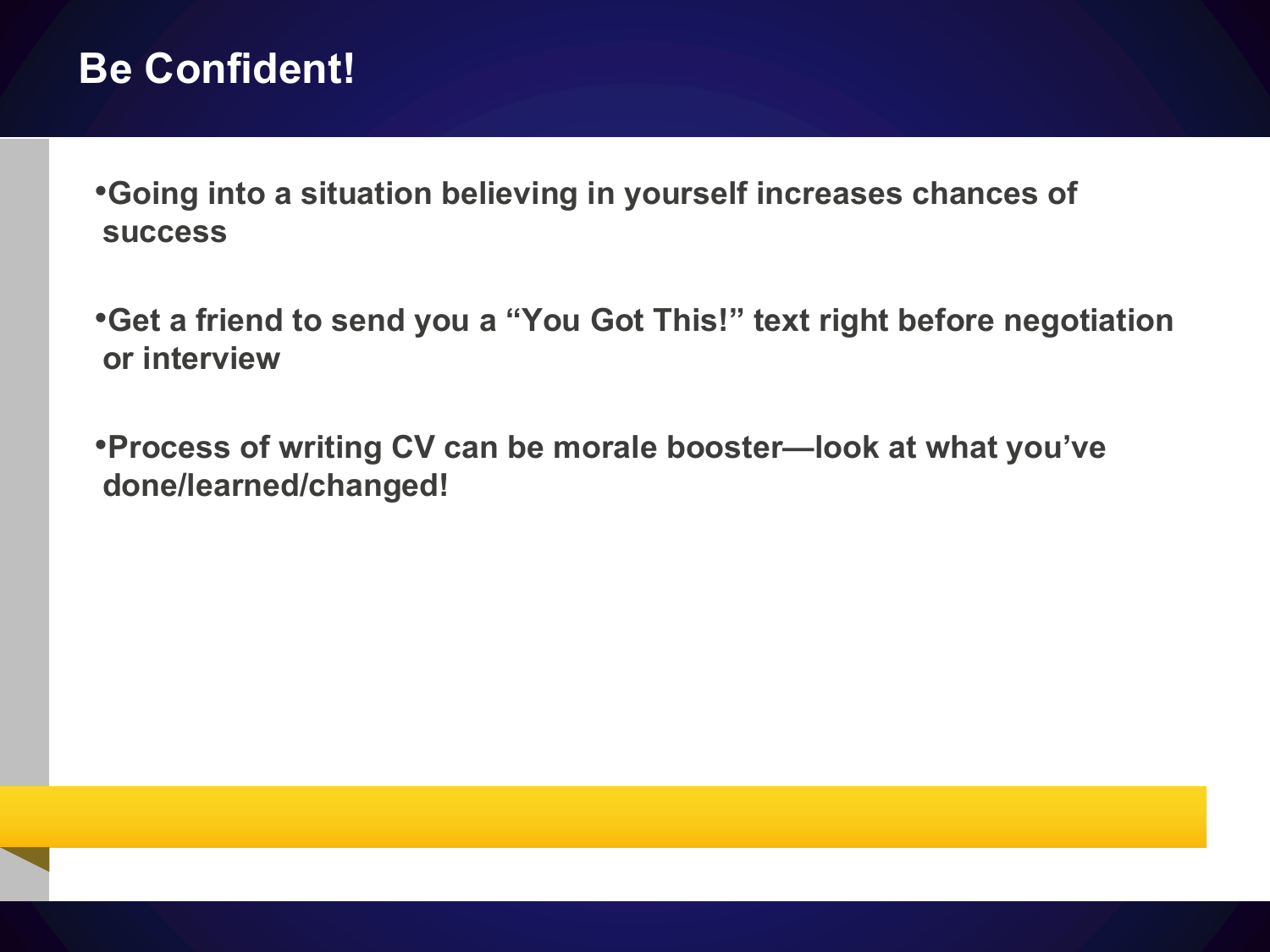

•**Come up with three points that will stick with you from this presentation.**